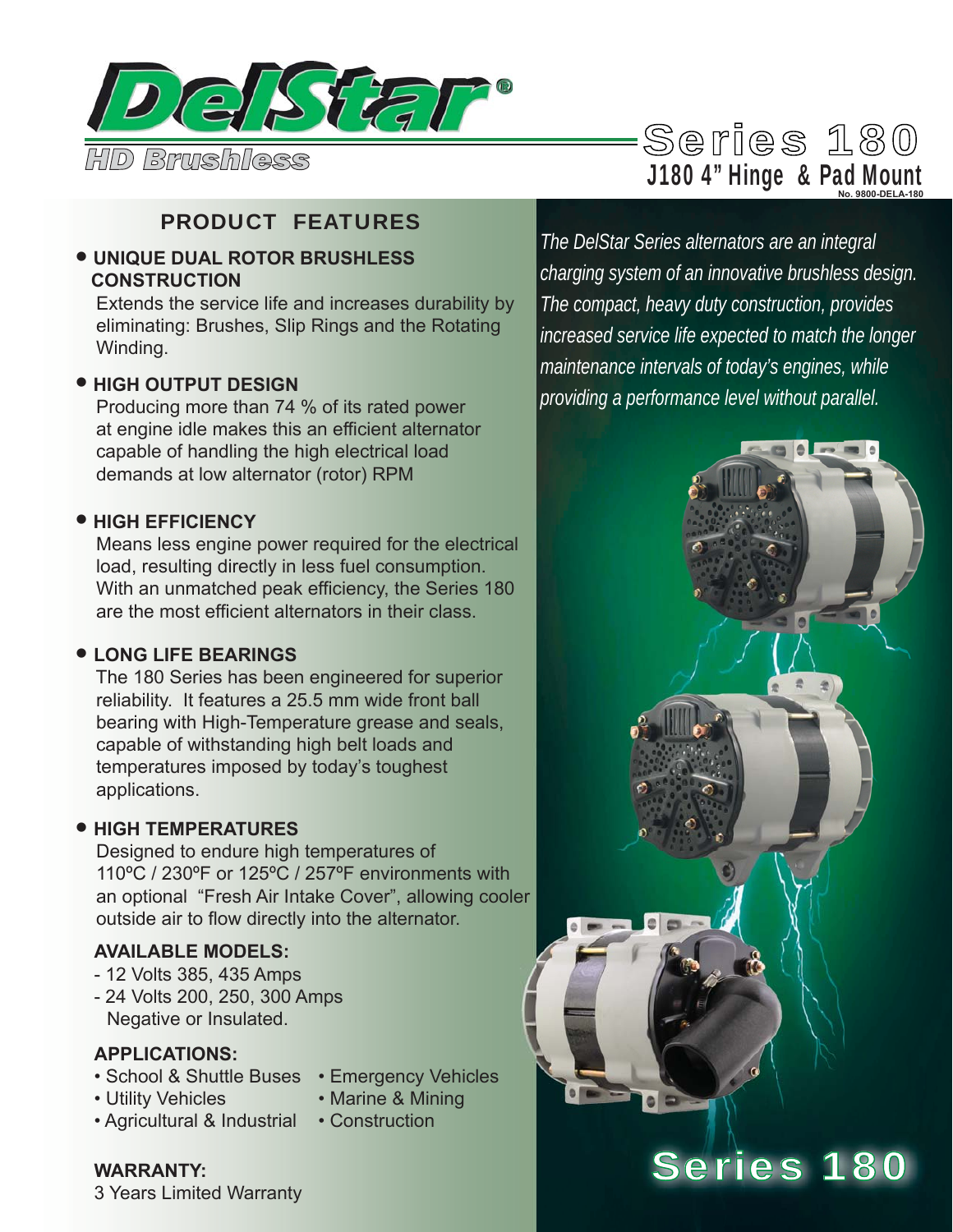

**No. 9800-DELA-180**



#### **PERFORMANCE CURVES**

### SPECIFICATIONS

- SAE J180 4" Hinge & Pad mounts.
- Rotation: Bidirectional
- Internal Voltage Regulator
- Self-excited / one wire connection
- Relay/AC terminal
- Indicator light terminal
- Sense terminal (Remote)
- Temperature limits:
	- Low -40°C / -40°F
	- High 110°C / 230°F
	- High 125ºC / 257ºF(*With fresh air intake)*
- Speed limits: 8,000 RPM continuous 9,000 RPM intermittent
- Weight: 46 Lbs. / 21 Kg.





Available with optional Air Intake cover and 90º Elbow

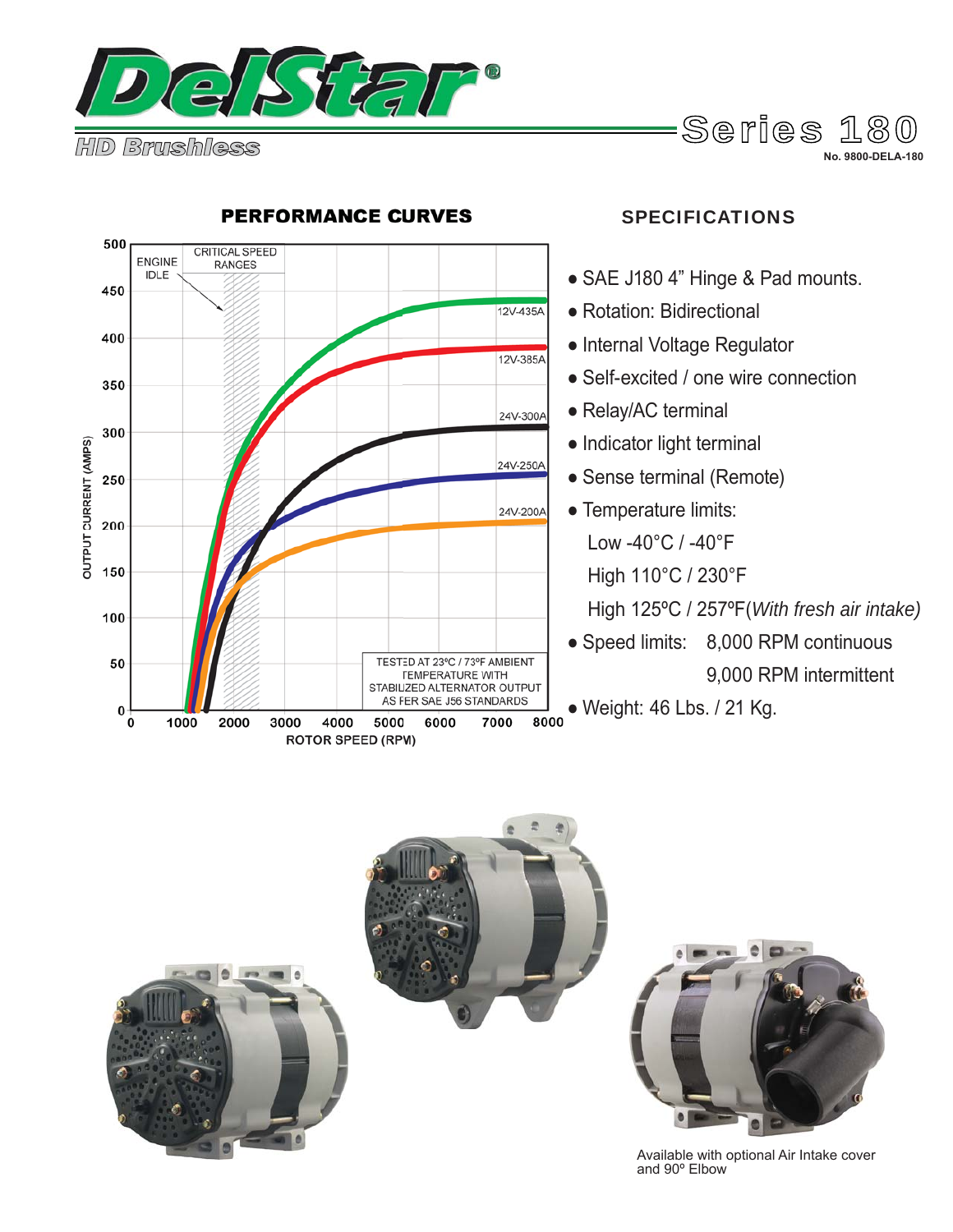

#### **CONNECTIONS**



**IMPORTANT :** Ensure alternator cables are adequate to handle the alternator output current. Voltage drop between Alternator B+ (Output Terminal) and Battery B+ (Positive Terminal) should not exceed 0.5 Volts drop at full alternator output.



OUTLINE



Dimensions are listed in mm over (in)